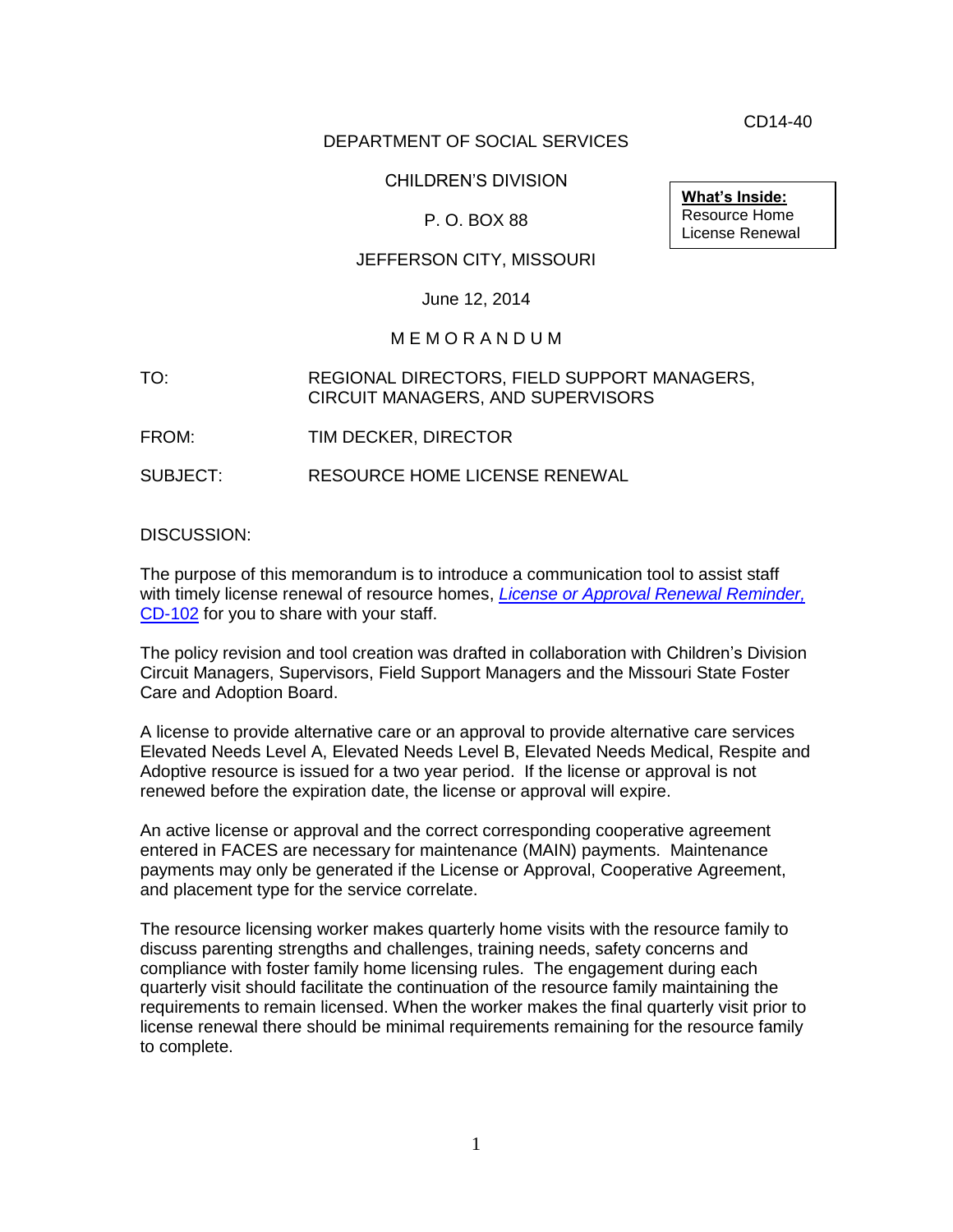The policy introduction in 2008 which allowed placing a resource home on Administrative Hold due to not completing all license or approval renewal requirements prior to the expiration date is revised with this memorandum.

All licenses and approvals must be renewed prior to the expiration date. If all renewal requirements have not been met by 90 days prior to expiration date, the CD-102 is sent to the resource family reporting the requirements necessary for the home to be renewed before it is closed due the expired license/approval. Space is provided on the letter to enter details of renewal tasks which family members may still need to complete. The fingerprinting authorization letter which provides the registration number for scheduling a fingerprinting appointment should be sent with the 90 day reminder letter. Please use this opportunity to communicate, in writing, with the resource family the specific tasks needed for re-licensure.

If there are foster children/youth in the home, discussion around alternative planning between the licensing worker, case manager, and resource parent should begin 90 days prior to the expiration date, in the event that the license is not renewed. Foster children/youth may not reside in an unlicensed foster home without a court order. The only exception is when a foster youth is placed initially in a relative or kinship applicant's home who is pursuing licensure. Foster placements may remain in the unlicensed relative or kinship home for up to 90 days while the applicants are pursuing licensure.

If the home continues to not meet renewal requirements, the CD-102 should be sent again at 60 days prior to the expiration date. If the resource provider is demonstrating reluctance or resistance to completing requirements for license renewal, a formal review of the home as outlined in Resource Development Policy Section 6 of the Child Welfare Manual should be conducted. The outcome of this meeting will determine if the next step is an adverse closure of the home and the required Resource Home Adverse Action, CS-20a letter sent so that the resource provider has an opportunity to request a Fair Hearing before the license expires.

If the home continues to not meet renewal requirements 30 days prior to expiration date, the CD-102 should be sent again and the home placed on Administrative Hold.

Level A, Level B, Medical, Group Home, Respite, and Level B Respite, are approved vendor types for foster care services. These are not licenses. The decision to deny or revoke these vendor types is not open for appeal as these are contractual service decisions and not licensure decisions. Placing the resource home on Administrative Hold status does not prevent the license or approval from expiring. It does, however, allow for data entry in the comment section on the Licensure and Approval and Renewal Screen in FACES regarding the facts of why the home is being placed on Administrative Hold.

If a court order is obtained to allow the foster youth to remain in the unlicensed resource home, inform the resource family that MAIN and PPMN payments will stop the day after expiration and will not resume until the license/approval is renewed. There will be no MAIN or PPMN while the home is in the unlicensed status. The resource development worker is responsible to inform the resource provider of the cessation of payments once the license expires.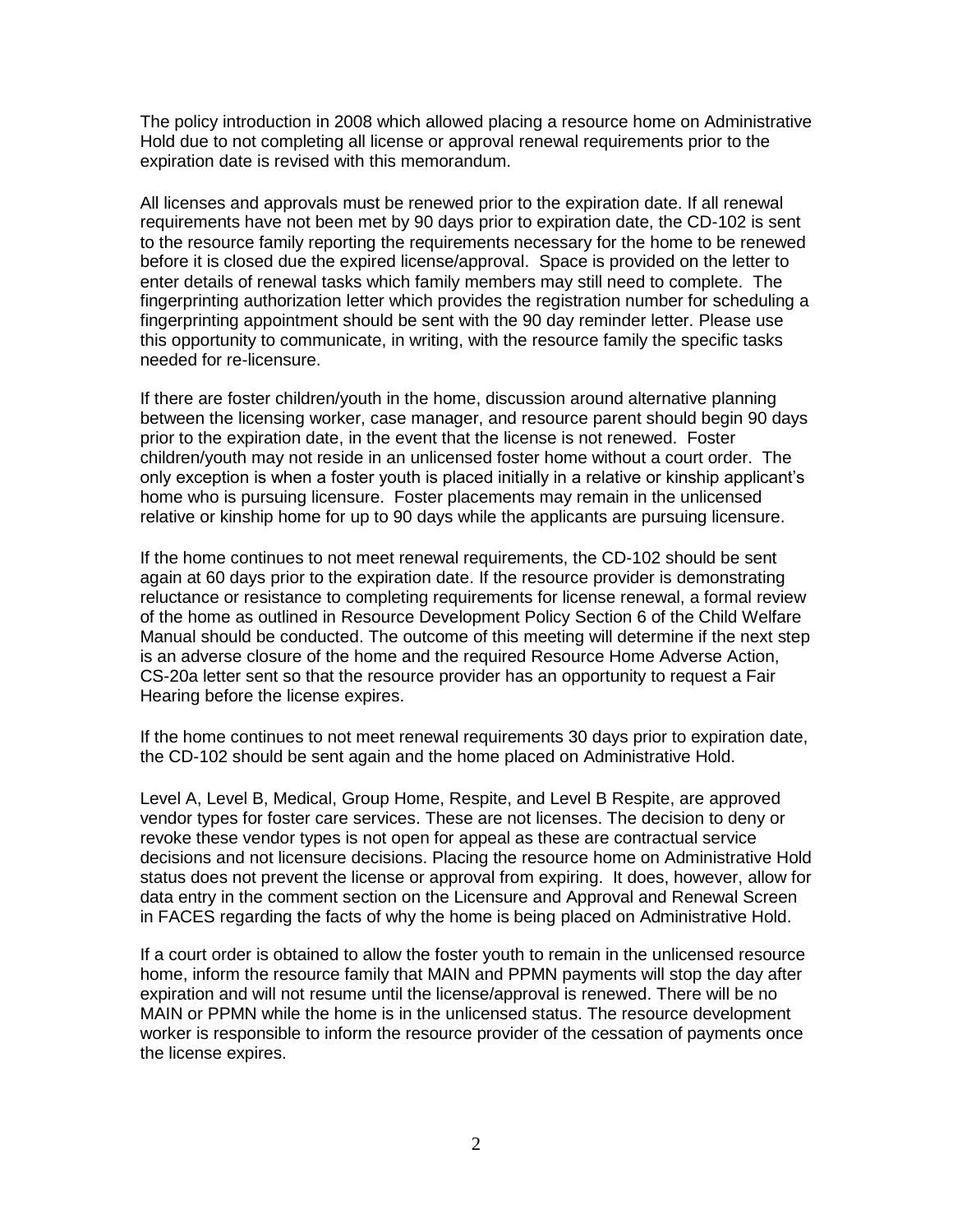Full implementation of the new License or Approval Renewal Reminder letter and revised policy shall be effective two weeks from the publication date of this memorandum.

Resource providers placed on Administrative Hold status due to not meeting all requirements for license renewal as policy allowed prior to this revision, may continue to be granted the remaining six month allowed time from when their Administrative Hold status began.

For those resource providers who have not met license renewal requirements and their license is due to expire within the 60 days of the publication of the memorandum, their status shall be placed on Administrative Hold as the policy directs. They may be allowed up to 90 days to be compliant with licensing renewal requirements.

The policy updates within this memo are effective June 26, 2014.

# **NECESSARY ACTION**

- 1. Review this memorandum with all Children's Division staff.
- *2.* Review revised Child Welfare Manual chapters as indicated below.
- *3.* Review new form on Children's Division E-forms.
- 4. All questions should be cleared through normal supervisory channels and directed to:

## **PDS CONTACT**

Elizabeth Tattershall 573-522-1191 [Elizabeth.Tattershall@dss.mo.gov](mailto:Elizabeth.Tattershall@dss.mo.gov) **PROGRAM MANAGER** Amy Martin 573-751-3171 [Amy.L.Martin@dss.mo.gov](mailto:Amy.L.Martin@dss.mo.gov)

# **CHILD WELFARE MANUAL REVISIONS** [Section 6 Chapter 3 subsection1](http://dss.mo.gov/cd/info/cwmanual/section6/ch3/sec6ch3sub1.htm#hold)

[Section 6 Chapter 3](http://dss.mo.gov/cd/info/cwmanual/section6/ch3/sec6ch3attachd.htm) attachment D

**FORMS AND INSTRUCTIONS**

[License or Approval Renewal Reminder, CD-102.](http://dss.mo.gov/cd/info/forms/)

# **REFERENCE DOCUMENTS AND RESOURCES**

[Section 6 Chapter 7 subsection 1](http://dss.mo.gov/cd/info/cwmanual/section6/ch7/sec6ch7index.htm)

# **RELATED STATUTE**

<http://www.moga.mo.gov/statutes/C200-299/2100000496.HTM>

# **ADMINISTRATIVE RULE**

[Licensing of Foster Family Homes 13 CSR 35-60](http://www.sos.mo.gov/adrules/csr/current/13csr/13c35-60.pdf)

#### **COUNCIL ON ACCREDITATION (COA) STANDARDS** N/A

**CHILD AND FAMILY SERVICES REVIEW (CFSR)** N/A